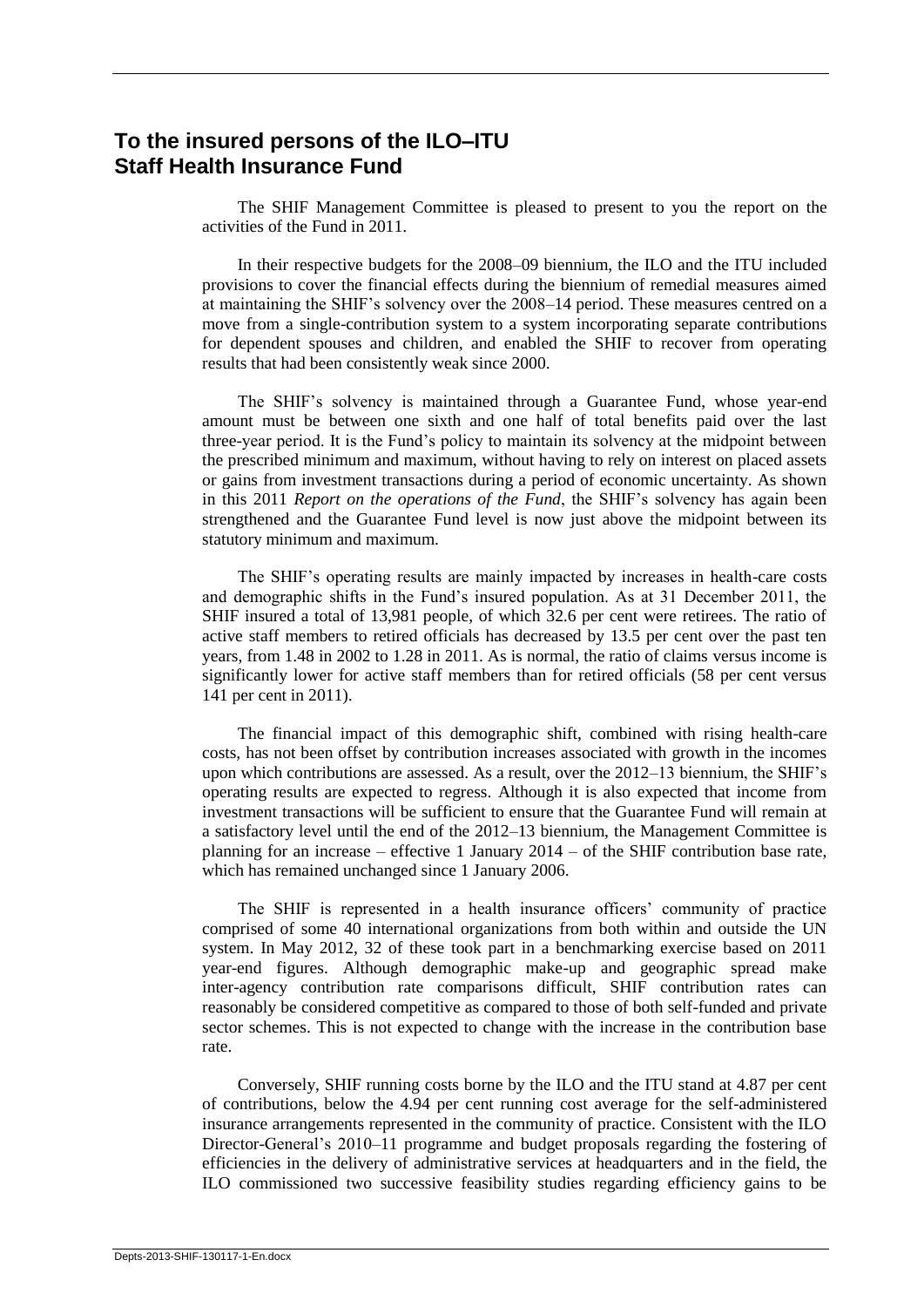achieved from decentralizing or outsourcing the SHIF claims settlement function. It was concluded that some operational efficiencies, but little or no cost efficiency, could be derived from outsourcing the claims settlement function. Possible cost and operational efficiencies associated with decentralization are being considered by a working group established at the request of the Director-General.

The SHIF Management Committee continues to focus on health-care cost containment. In particular, the SHIF continues to cooperate with other Geneva-based international organizations, to jointly negotiate cost agreements with hospitals, clinics, laboratories and pharmacies in the Geneva area, where some 67 per cent of costs are incurred. This cooperation will extend to agreements with hospitals and clinics in other locations where inpatient confinement volumes can justify.

The SHIF claims adjusters settled over 53,000 claims in 2011 and did so with their usual empathy and diligence. On your behalf, we wish to extend to them, as well as to the rest of the secretariat staff, our most sincere thanks.

The Management Committee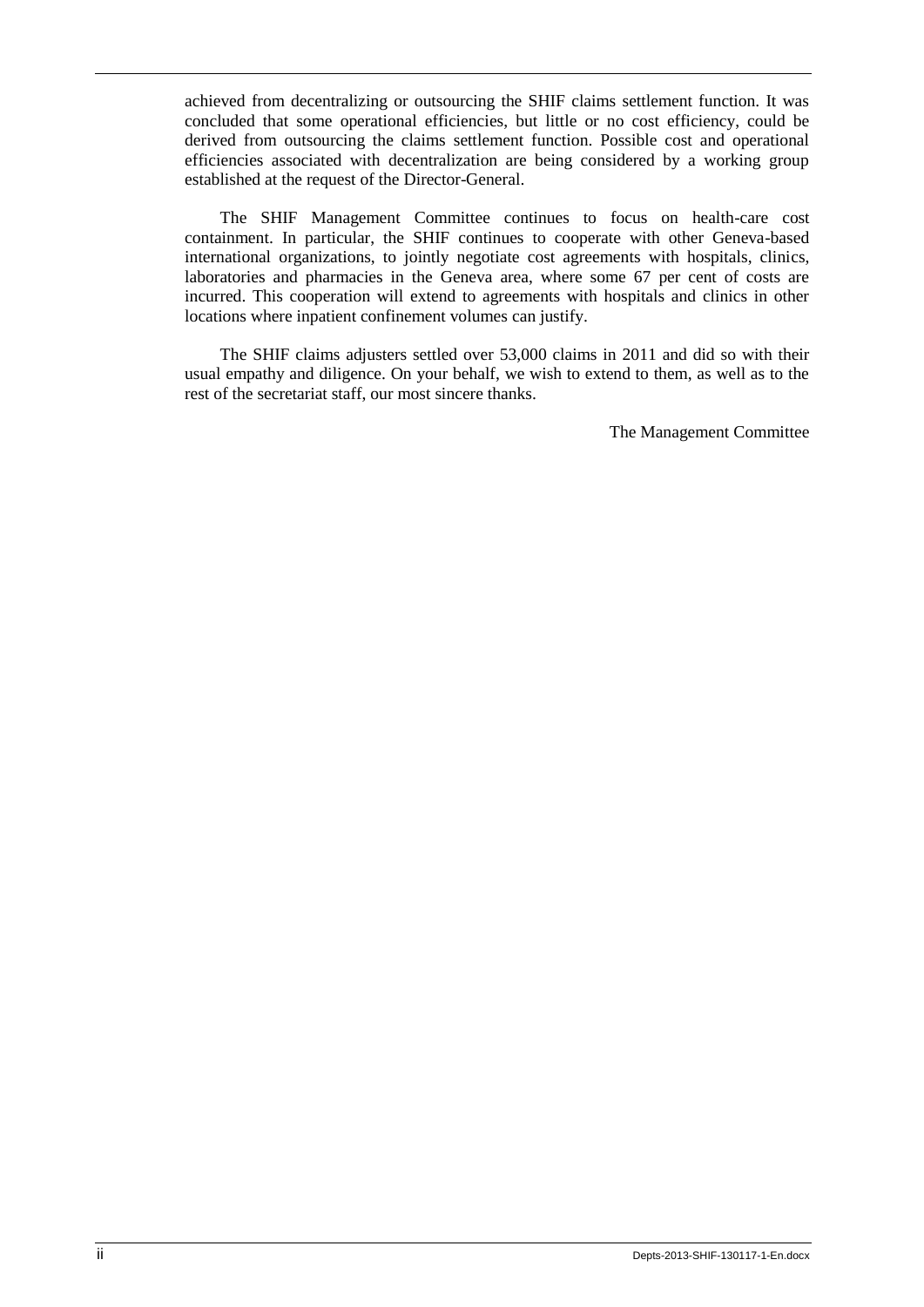# **ILO–ITU Staff Health Insurance Fund**

**Report on the operations of the Fund in 2011**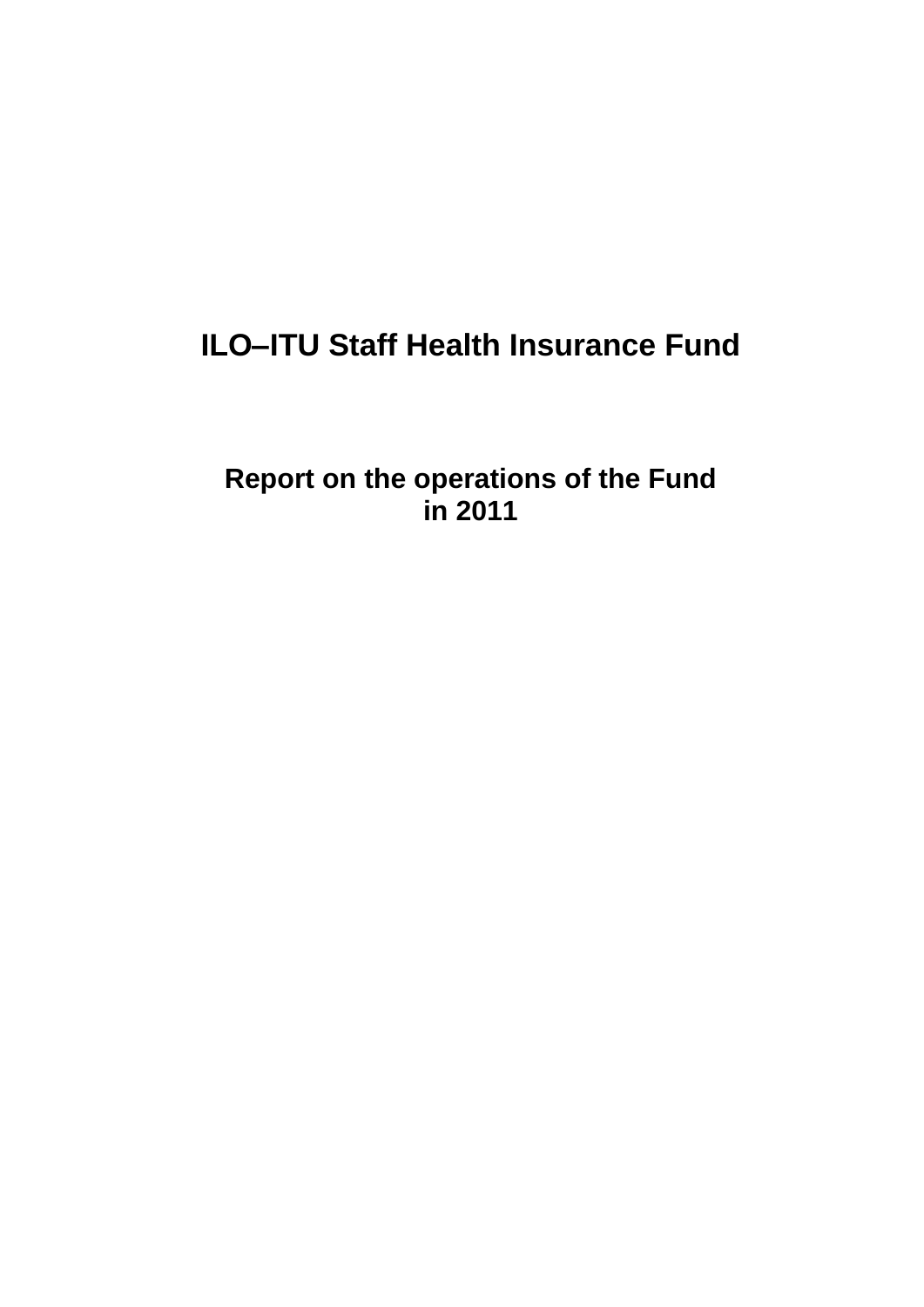The present report is hereby submitted to the executive heads of the ILO and the ITU and to the insured persons, pursuant to article 4.7.1(i) of the Regulations.

# **Composition of the Management Committee in 2011**

**1.** Pursuant to article 4.1 of the Regulations, the Management Committee was composed of the following titular (T) and substitute (S) members. An asterisk (\*) next to the name indicates that this committee member also served on the Standing Subcommittee (established under article 4.7.2 of the Regulations).

### **Representing the insured persons**

# **ILO**

Ms Mireille Ecuvillon \* (T) Mr Jean-François Santarelli \* (T) – **Vice-Chairperson** Mr Chris Baron (T) Mr Philippe Marcadent (S)

Ms Chantal Amine \* (S) Ms Xenia Scheil-Adlung (S)

# **ITU**

Mr Michel Rolland \* (T) Mr David Broadhurst (S)

# **Representing the executive heads**

# **ILO**

Mr Charles Agbavwe (T) Mr Tilmann Geckeler \* (T) – **Chairperson** Mr Juan Llobera \* (T) Mr Fikri Gurzumar (S) Ms Anne Drouin \* (S) Mr Giuseppe Zefola (S)

# **ITU**

Ms Marianne Wilson \* (T) Mr Raymond Chalindar *from 19 January to 3 April 2011* (S) Mr Thierry Perewostchikow *as of 4 April 2011* (S)

# **Financial situation**

### **Assets and liabilities**

**2.** The assets and liabilities statement is attached as Annex I. The statement provides year-end details on assets, liabilities and the balance of the Guarantee Fund, together with prior year comparative figures. The Fund's investments are recorded at market value rather than at cost and unrealized gains and losses on forward currency contracts are reported as either a derivative asset or a derivative liability.

**3.** As at 31 December 2011, the Fund had assets valued at US\$71.8 million and liabilities of US\$16.9 million, of which 96.3 per cent is accrued liability for claims incurred but not received (IBNR). The Guarantee Fund balance stood at US\$55.5 million. The reserve for derivatives was adjusted by US\$3.6 million to –US\$643,117. More details on IBNR are provided in paragraphs 22 to 24 of this report.

### **Results of operating activities**

**4.** The income and expenditure statement is attached as Annex II.

**5.** The first part of Annex II reflects the Fund's operating transactions. Total contributions received in 2011 amounted to US\$63.1 million, compared with US\$55.9 million in 2010. Total benefits paid in 2011 amounted to US\$59.4 million, compared with US\$51.5 million in 2010. The net operating surplus amounted to US\$3.7 million in 2011.

**6.** The second part of Annex II, under the heading "Investment transactions", reflects the result of the Guarantee Fund investments. Following a net income from investment transactions of US\$4 million in 2010, the Fund recorded an income of US\$4.5 million in 2011. Gains on currency trading of US\$2.4 million were recorded in 2011, compared with gains of US\$2.7 million in 2010. More details on investment performance are provided in paragraphs 13 to 19 of this report.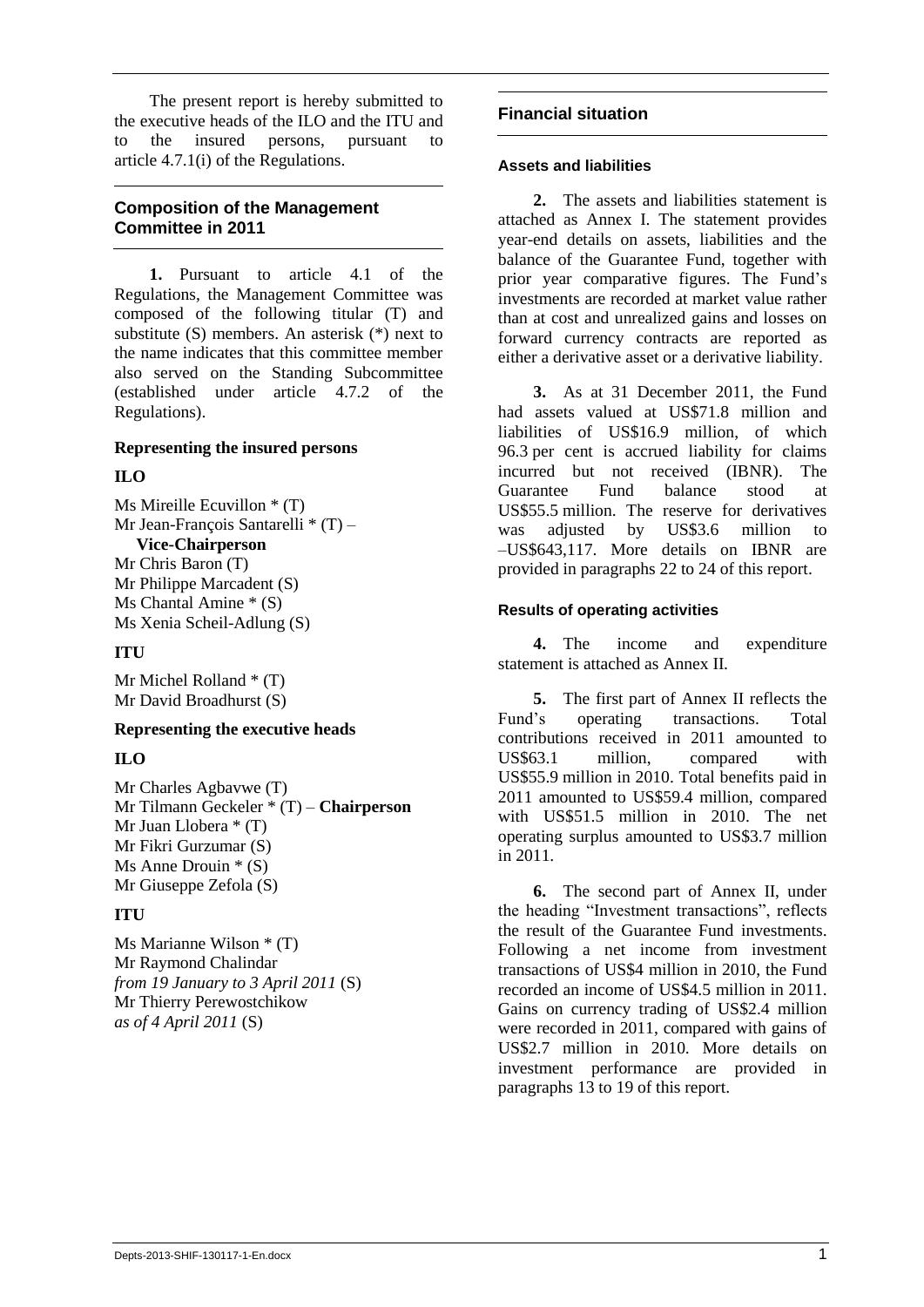**7.** Revaluation gains and losses on assets and liabilities are the result of exchange rate fluctuations of all the currencies, other than the US dollar, in which assets and liabilities are held. A revaluation gain of US\$607,042 was recorded in 2011, compared with the US\$40,301 revaluation loss in 2010.

**8.** The Fund recorded a net operating surplus of US\$3.7 million in 2011, compared with a US\$1.3 million net operating surplus in 2010. This operating surplus, along with the abovementioned revaluation gain and net income from investment transactions of US\$4.5 million in 2011 (compared with US\$4 million in 2010), contributed to an overall net gain of US\$8.8 million in 2011, versus a 2010 overall net gain of US\$5.3 million.

**9.** The average contribution per contributing member (insured person) in 2011 was US\$8,575, up 6.4 per cent from US\$8,056 in 2010. (Details relative to benefits are provided in paragraphs 31 to 39 of this report.)

**10.** The improvement in the Fund's financial results since the beginning of 2008 is primarily attributable to the effects of remedial measures aimed at maintaining the SHIF's solvency over the 2008–14 period. These measures centred on a move from a singlecontribution system to a system incorporating separate contributions for dependent spouses and children, and enabled the SHIF to recover from operating results that had been consistently weak since 2000.

**11.** As a reminder, the SHIF contribution system was modified in two phases. Although, at 3.3 per cent of remuneration or pension, the base rate of contribution to the SHIF has remained unchanged since 1 January 2006, from 1 January 2008, a contribution was introduced in respect of dependent spouses (30 per cent of the insured person's own contribution). From 1 January 2010, a contribution was introduced in respect of dependent children (10 per cent of the insured person's own contribution for one child, 20 per cent for two or more children).

**12.** Contribution income for the 2006–07 biennium was US\$73.6 million. Without the amendments to the SHIF contribution system, as a result of normal growth (number of SHIF insured persons, salary/pension mass), this contribution income would have increased to an estimated US\$90.9 million. The actual contribution income for the 2010–11 biennium is US\$113.4 million. The effect of the amendments is therefore estimated at US\$22.5 million over the 2008–11 period.

# **Investments**

**13.** In 2011, the ILO's Investment Committee continued to monitor the Fund's investment portfolio and to deliver guidelines and benchmarks on behalf of the Management Committee to the entity charged with the management of the Fund's investment portfolio. From 1 July 2009, Aberdeen Asset Management has had responsibility for management of the Fund's investment portfolio.

**14.** The portfolio is composed mainly of medium- and long-term fixed income securities and is hedged to the Swiss franc, although investments are held in a variety of currencies.

**15.** As at 31 December 2011, the market value of the portfolio was US\$57.9 million (including US\$445,196 of accrued interest), compared with a 2010 market value of US\$52.6 million (including US\$492,019 of accrued interest). Derivatives produced a total liability of US\$643,117 at 31 December 2011, versus a total asset value of US\$2.9 million in 2010.

**16.** Investments are held in various currencies and are translated into US dollars at the United Nations operational rate of exchange effective at 31 December.

**17.** Over the calendar year 2011, the return on the investment portfolio, based on market values and expressed in Swiss francs, was 2.95 per cent. Management fees charged were a fixed percentage of the market value of the portfolio, paid quarterly in arrears.

**18.** Derivatives provide the SHIF with protection against the exchange risk associated with bond investments. The value of derivatives depends on that of an underlying financial asset. The calculation of a derivative's market value for accounting purposes relies on pricing models that take into account a benchmark value such as an interest or exchange rate, a financial index or a commodity price.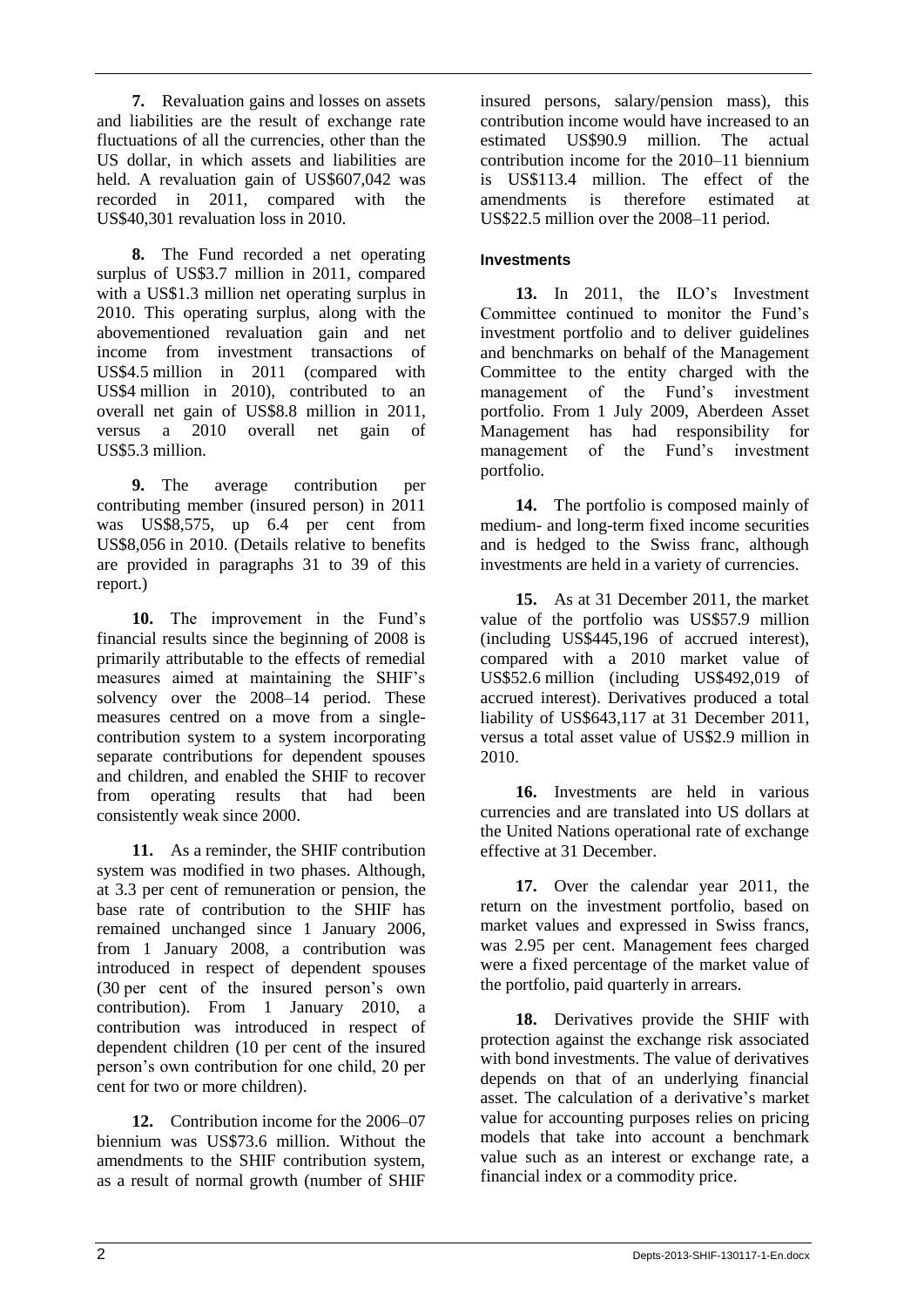**19.** Aberdeen Asset Management has commented as follows on the 2011 investment performance:

#### **Manager's review**

At the start of 2011, bond yields rose as the financial markets became increasingly focused on the implications of higher inflation. These concerns centred on the effects of higher energy prices as the escalation of political tension in the Middle East and North Africa prompted a spike in oil prices. However by mid-year the global economy was showing signs of deceleration. The increase in energy prices had effectively eroded real incomes and consumer spending power, especially in the United States. This in turn resulted in a decline in demand for goods and a slowdown in global manufacturing.

In addition to worsening macroeconomic fundamentals, concern over the European debt crisis escalated and became the dominant driver of global bond market direction for the remainder of the period. Despite various summits, bail outs, new technocratic governments, fiscal rules and stress tests, the crisis remained unresolved. Fears of contagion and signs of slowing global growth led to increased risk aversion among investors, causing core sovereign bond markets to perform strongly while increased volatility saw global risk assets such as equity markets and corporate bonds underperform.

#### **Portfolio review**

The portfolio underperformed its benchmark over 2011. Negative contributions came from interest rate decisions and nongovernment security selection.

Within interest rates, the portfolio targeted a shorter than benchmark duration via underweight positions in US 5 and 10 year treasuries and UK 10 year gilts. This had a negative impact as core sovereign bond markets experienced further yield declines on continued flight to quality buying on concerns over Europe and the global growth outlook.

Modest gains were made in the positioning of peripheral European countries relative to the benchmark, such as underweight positions in Italy and overweight exposure to Finland versus France.

Corporate bonds traded nervously throughout most of the period, with the notable exception of October when risk assets enjoyed a brief respite. However the market was disappointed that EU summits failed to produce a credible solution and securities with lenders domiciled in troubled economies continued to suffer spread volatility. The portfolio's

overweight exposure to these assets therefore made a negative contribution to the relative performance.

Over the 12 months to 31 December 2011, the investment portfolio achieved a total return before fees of 2.95 per cent, whereas the benchmark achieved a return of 5.12 per cent, an underperformance of –2.17 per cent.

### **Guarantee Fund**

**20.** Article 3.8 of the SHIF Regulations sets the level of the Guarantee Fund at between one sixth  $(= six$  months) and one half  $(= 18$  months) of Fund expenditure over the previous three financial years.

**21.** The Guarantee Fund balance amounted to US\$55.5 million at year-end 2011, compared with US\$46.7 million at year-end 2010 (see Annex I). The level of the Guarantee Fund at 31 December of the year under review was well above the statutory minimum level of US\$26.3 million and slightly (5.5 per cent) above the US\$52.6 million 2011 midpoint.

**Figure 1. SHIF Guarantee Fund (US\$ million)** 



### **Accrued liability for claims incurred but not received (IBNR)**

**22.** The method used for calculating the IBNR provision for the year ending 31 December is as follows:

At the end of each financial period, a provision is made representing amounts yet to be claimed in respect of the financial period under review. For the 2011 financial period, the provision has been calculated based on the comparison between actual claims incurred but not received (IBNR) reported to end February of the year +1 financial period and actual end February experience recorded for prior years.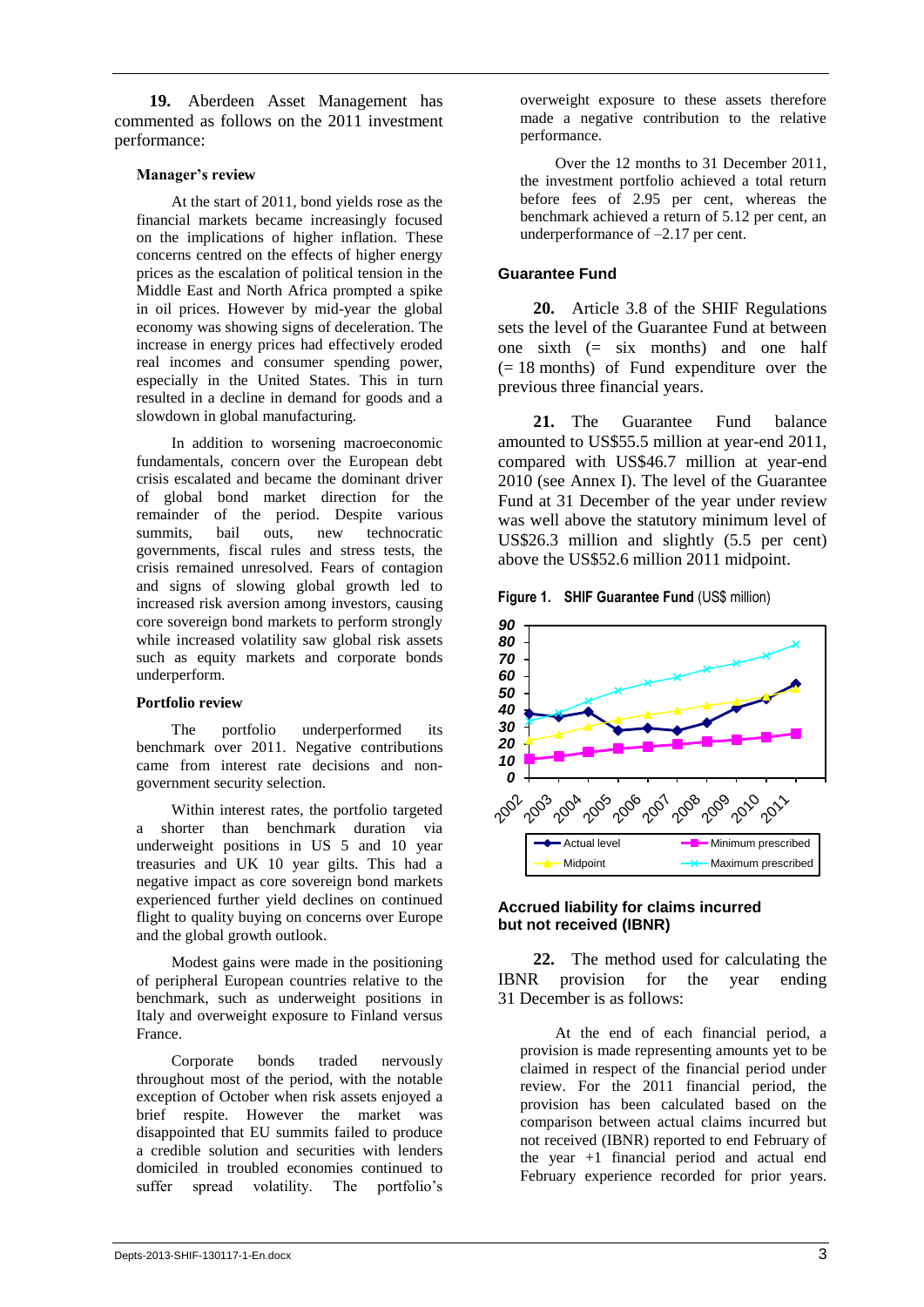The IBNR provision is the higher of: (i) the average percentage of IBNR reported in prior years, applied to actual IBNR reported to end February of the year +1 financial period and projected out to a year-end IBNR result; and (ii) the average percentage representing IBNR versus year –1 claims reported in prior years, applied to actual IBNR reported to end February of the year +1 financial period and projected out to a year-end IBNR result. As for the 2011 financial period, the IBNR provision has been calculated earlier than in years preceding 2009, the IBNR results have been adjusted to reflect the difference between the actual number of claims received at the end of February 2012 and the average number of claims received at the end of February in prior years. Any difference between the provision calculated and actual claims paid is reflected in the financial statements of the period in which it becomes known.

**23.** Accrued liability for claims incurred prior to, or during, the year under review, but not received by 31 December, appear under item 2 of "Liabilities" in the assets and liabilities statement (Annex I) as "Accrued liability for unsettled claims".

**24.** The table hereunder provides details concerning the accrued IBNR liability amount shown in Annex I as "Accrued liability for unsettled claims". The method of IBNR calculation was audited by the SHIF's External Auditors for the year 2006. This method has remained unchanged for the following years.

**Figure 2. Summary of benefits paid in 2011 for claims incurred in prior years**

| Insurance year                   | Benefits paid (US\$) |
|----------------------------------|----------------------|
| Years prior to 2009              | 43 804               |
| 2009                             | 343 808              |
| 2010                             | 14 932 568           |
| IBNR at year-end 2011 (actual)   | 15 319 980           |
| IBNR at year-end 2011 (forecast) | 16 300 000           |
| Variance actual IBNR vs forecast | $-980020$            |
| IBNR at year-end 2012 (forecast) | 16 300 000           |
| <b>IBNR</b> increase             |                      |

# **Trends in membership**

### **Overall trend**

**25.** The total number of persons insured on 31 December of the year under review (excluding voluntarily covered dependants) was 13,981, compared with 13,899 on 31 December 2010.





**26.** In 2011, the number of insured persons contributing to the Fund was 7,023 (see Annex V for details). The distribution of insured persons was 76.4 per cent ILO versus 23.6 per cent ITU. The proportion of retired insured persons grew from 43.7 per cent of all insured persons in 2010 to 43.9 per cent in 2011.





#### **Automatically covered dependants**

**27.** The number of dependants (excluding voluntarily covered dependants) remained stable at 6,958 in 2011, versus 6,960 in 2010. The number of automatically covered dependants per active insured person was 1.39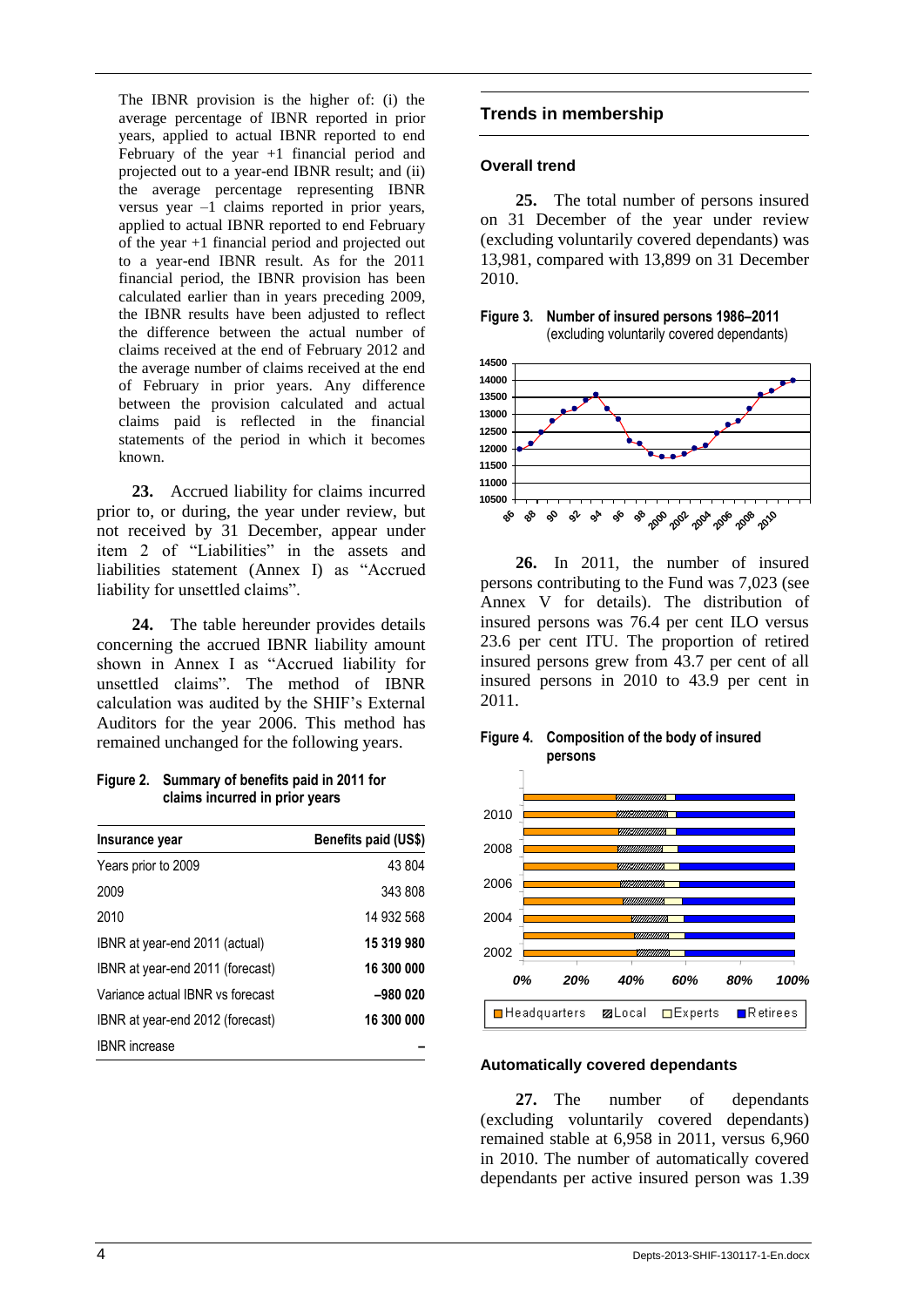in 2011, compared with 1.41 in 2010. The number of automatically covered dependants per retired insured person was 0.48 in 2011, level with 2010.

### **Voluntarily covered dependants**

**28.** The number of voluntarily covered dependants stood at 739 at year-end 2011, up from 672 at year-end 2010. At year-end 2011, the number of voluntarily covered children was 628 (85 per cent of the total), the number of voluntarily covered spouses was 103 (13.9 per cent of the total) and the number of voluntarily covered parents and parents-in-law was eight (1.1 per cent of the total).

**29.** A summary of the annual and cumulative results of this group for the years 2002 to 2011 is set out in Annex IV. The fiveyear cumulative result for the voluntarily covered dependants category is a gain of US\$524,171. The five-year cumulative loss for the voluntarily covered parents and parents-inlaw segment is US\$585,044, representing a 160.6 per cent five-year loss ratio. Benefits paid in respect of voluntarily covered parents and parents-in-law over the past five years amount to US\$1,549,894, representing 12.7 per cent of total benefits paid in respect of voluntarily covered dependants.

**30.** Under article 3.5 of the Fund's Regulations, contribution rates in respect of voluntarily covered dependants have to be set so as to make this group self-supporting, with no contribution being paid by the organizations for this category of protected persons. An increase in contribution rates in respect of voluntarily covered dependants became effective 1 October 2010 and the group was self-supporting during the period under review, producing an 85 per cent loss ratio.

# **Benefits statistics**

# **Trends in expenditure**

**31.** Total benefits paid increased from US\$51.5 million in 2010 to US\$59.4 million in 2011. Benefits in 2011 were thus up 15.3 per cent over the prior year. Benefits paid in reimbursement of costs incurred in Switzerland represent just over two-thirds of the total, as reflected in figure 5 below.



**Figure 5: Distribution ( by providing country for** 



**32.** In 2011, the benefits paid per contributing participant (insured person) amounted to US\$8,111, up from US\$7,074 in 2010. These figures do not include benefits paid in respect of persons covered under article 1.6 ("Voluntarily covered dependants") of the SHIF Regulations. Benefits paid per person protected by the Fund (excluding voluntarily covered dependants) in 2011 amounted to US\$4,074, compared with US\$3,532 in 2010. During the period under review, the yearly increase in benefits paid per insured person averaged 14.66 per cent. It must be noted that the expenditure variance recorded in 2011 has been negatively impacted by the weakening of the US dollar versus a large number of expenditure currencies.

**33.** The overall loss ratio for the period under review was 94.2 per cent, compared with 92.2 per cent in 2010. This loss ratio does not take into account contributions received and benefits paid in respect of persons covered under article 1.6 ("Voluntarily covered dependants") of the SHIF Regulations. The 2011 loss ratios per category of insured persons were 58.3 per cent (active staff category) and 140.5 per cent (retiree category). The 2010 loss ratios for the active staff and retiree categories were 55.7 per cent and 138.3 per cent, respectively.

**34.** In the year under review, medical care provided in hospitals constituted the single largest item of expenditure, accounting for 36.8 per cent of the 2011 total. Doctors' services and medication constituted the second and third largest items of expenditure, respectively accounting for 12.5 and 10.7 per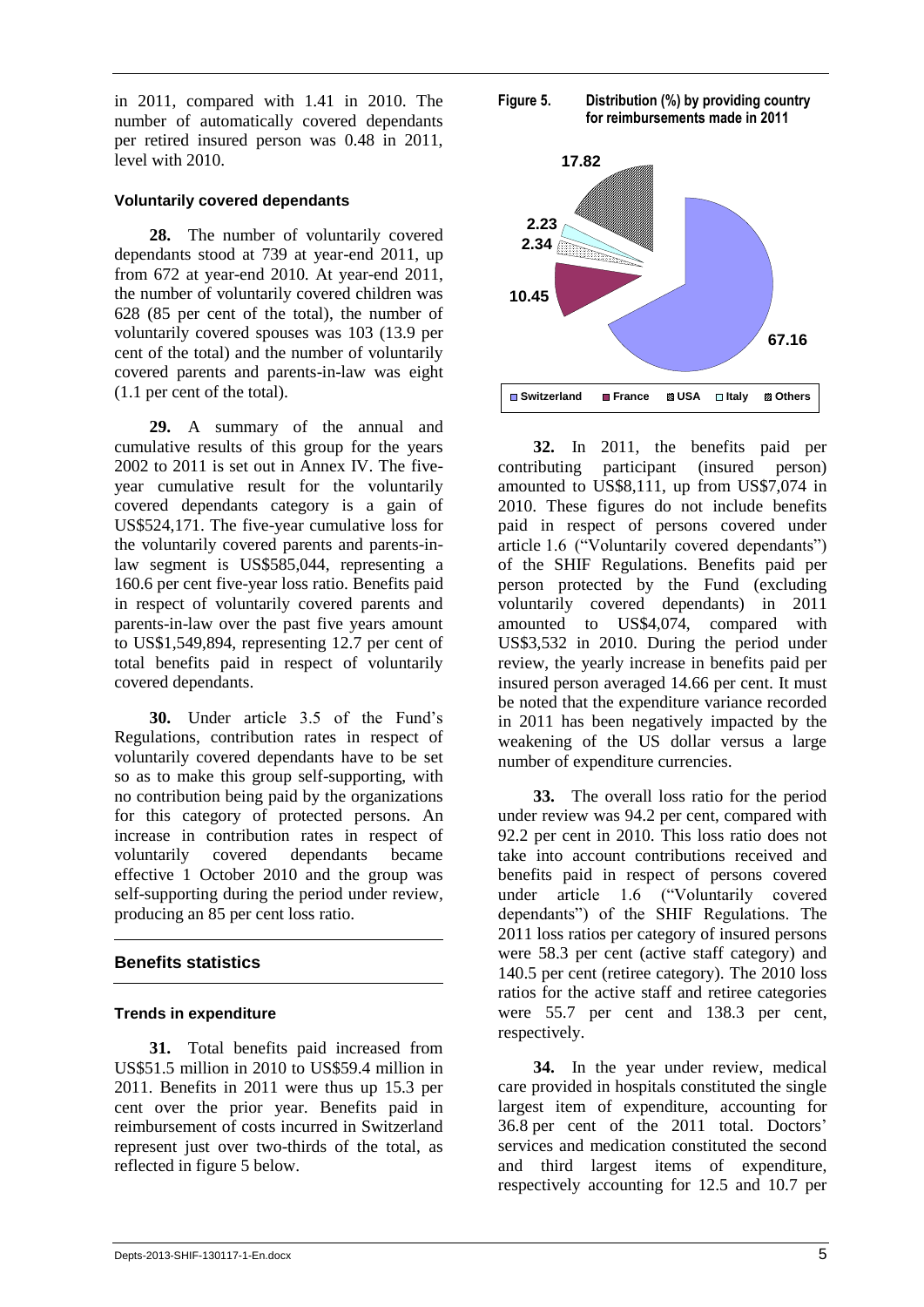cent of the year total, while dental care and nursing care accounted respectively for 8.6 and 8.5 per cent of the total. Although expenditure in respect of nursing care has continued to trend upwards (up from 7.02 per cent of the 2006 yearly total), there was no material variance in 2011 expenditure percentages compared with prior year expenditure percentages.

**35.** Benefit expenditure is detailed in Annex VI. Figure 6 shows the relative benefit volumes in each of the three major categories of expenditure (inpatient care, outpatient care and dental care). Inpatient care accounted for 54.2 per cent of the 2011 total claim volume and outpatient care for 33.1 per cent of the total claim volume Unlike prior years, the benefit volume associated with inpatient care as a percentage of the total benefit volume did not increase in 2011 (decreased from 55 per cent of the 2010 total claim volume).

**36.** The **inpatient category** comprises the benefits for all types of institutional care. This relates in particular to hospitalization for treatment, examination or diagnosis, nursing care, post-operative convalescence and cures, including accommodation and medical care.

**37.** The **outpatient category** comprises doctors' fees, psychiatry and psychoanalysis, medical imagery, laboratory tests, prescribed medications and physiotherapy.



### **Figure 6. Relative benefit volumes per major category of expenditure** (% of total)

### **Supplementary benefits**

**38.** Pursuant to article 2.5 of the SHIF Regulations, the Fund pays supplementary benefits where approved expenses in respect of an insured person and his/her dependants exceed a yearly US dollar threshold proportional to the income of each insured person, in accordance with paragraph 1 of article 2.5.3 ("Supplementary benefits") of the Fund's Administrative Rules. The amount of supplementary benefits paid over the period under review was US\$4,353,597 versus US\$3,545,405 in 2010. Supplementary benefit expenditure represented 7.4 per cent of total benefits paid in 2011, compared with 6.9 per cent in 2010.

**39.** Supplementary benefits were received by 753 insured persons in 2011 versus 699 insured persons in 2010. In 2011, 83.6 per cent of supplementary benefits were paid to insured persons who are retirees versus 86.6 per cent in 2010.

### **Maximum annual liability and large claims**

**40.** At year-end 2011, 1,580 families had submitted claims with approved medical expenses totalling US\$10,000 or over, compared with 1,483 families at year-end 2010. Of these, 75 families had submitted claims with approved medical expenses equal to, or in excess of, US\$100,000, compared with 59 in 2010.

**41.** In 2011, the Fund's maximum annual liability per family remained set at US\$150,000. With the approval of the Management Committee, this maximum annual liability was exceeded in 33 cases.

# **Administration**

**42. External audit** – The Auditor General of Canada and the Swiss Federal Audit Office jointly carried out an audit of the Fund's 2011 financial year accounts, as part of the overall audits of the ILO and ITU financial statements. The objective of this audit work was for the External Auditors "to verify that the contributions were accurate and complete, that the claims paid were accurate and valid, that the estimate relating to the claims incurred but not received was properly estimated and that the SHIF Guarantee Fund was in compliance with the respective authority". Pursuant to article 4.14 of the SHIF Regulations, a report of their findings has been presented by the joint External Auditors to the SHIF Management Committee.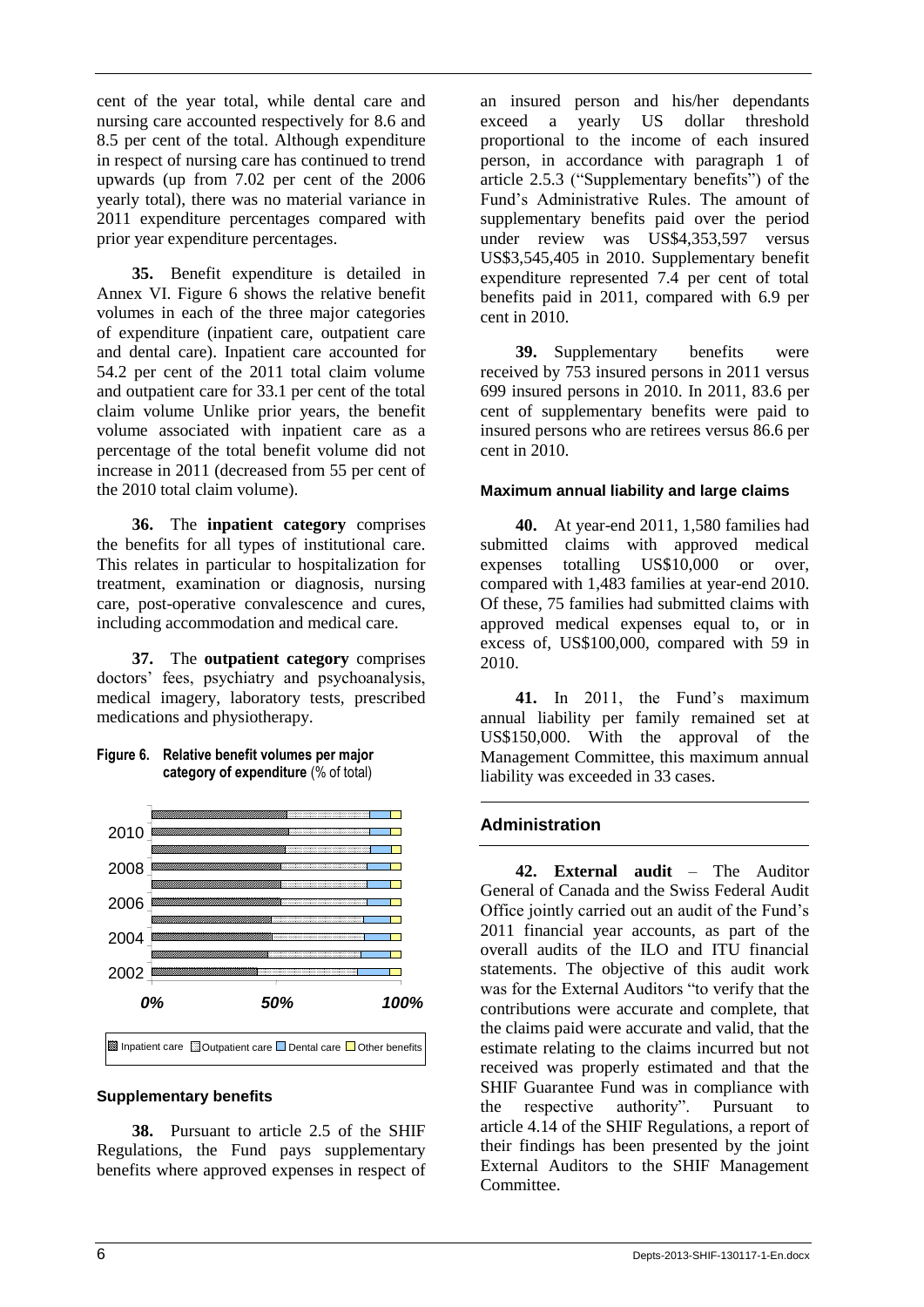**43**. **Claims settlement** – The period under review ended with an unsettled (regardless of cause) claim balance of 6.6 per cent of the total number of claims submitted for reimbursement. The Fund's claims adjusters processed 53,361 claims (ILO, ITU and ILO/ITC Turin combined) versus 51,965 claims in 2010. A total of 182,589 invoices was examined in 2011 versus 155,743 in 2010. Claims settled at the ILO represented 79.6 per cent of the total. Claims settled at the ITU represented 20.4 per cent of the total.

**44. Election to the Fund's Management Committee of members representing the insured persons for the period 2012–14** – During the period under review and in conformity with the rules for elections set out in Appendix II of the SHIF Regulations, the process of election to the Fund's Management Committee of members representing the insured persons was initiated by the electoral officers with the support of the SHIF secretariat. The election process in respect of the members representing the insured persons of the ITU was successfully completed. However, the process in respect of the members representing the insured persons of the ILO was interrupted by the electoral officers pursuant to the provisions of paragraphs 5 and 16 of the Rules for elections and, as a result, was not completed during the period under review. Pursuant to the provisions of paragraph 23 of the Rules for elections, the outgoing Management Committee members representing the insured persons of the ILO therefore remained in office for an additional six-month period.

The persons elected as members of the SHIF Management Committee representing the insured persons of the ITU for the period 2012–14 are:

- Mr Michel ROLLAND (titular member); and
- Mr David BROADHURST (substitute member).

**45. Main activities of the Management Committee** – The Management Committee met eight times in 2011. It monitored the functioning of the secretariat and the Fund's financial situation. The following issues are highlighted in view of their importance:

■ **Review of the external consultant's feasibility study regarding the outsourcing of the SHIF claims processing function to the private sector:** The Management Committee noted that the external consultant's report reflected no major financial benefit, over the initial six-year period, to migrating claims settlement to a private sector thirdparty administrator (TPA). Following the initial six-year period, once the costs associated with the rewrite of the health insurance information system were absorbed, the status quo option was financially more advantageous.

> The Management Committee also noted that certain risks were assessed as high and was in particular concerned about the vulnerabilities associated with the limited size of the TPA market, both in the short and longer terms. The Management Committee was further concerned that certain risks were possibly underestimated, such as the difficulty of interfacing with internal departments or of adequately managing exceptional cases.

> The Management Committee noted the high quality of the work carried out by the external consultant and appreciated that areas had been identified in which the operations of the SHIF could possibly be improved.

> The Management Committee wrote to senior ILO management summarizing these observations.

- **General meeting:** The Management Committee convened a general meeting of insured persons, held on 12 May 2011. The Management Committee decided that general meetings should in principle be held yearly, once prior year financial results are known and some indication can be given as to current year results.
- **Code 2.2** ("Accommodation in hospital **or clinic") of the SHIF Schedule of Benefits:** In reviewing Code 2.2 of the SHIF Schedule of Benefits, the Management Committee found that applicable benefit caps were adequate, except where a global charge in respect of inpatient treatment was high, but the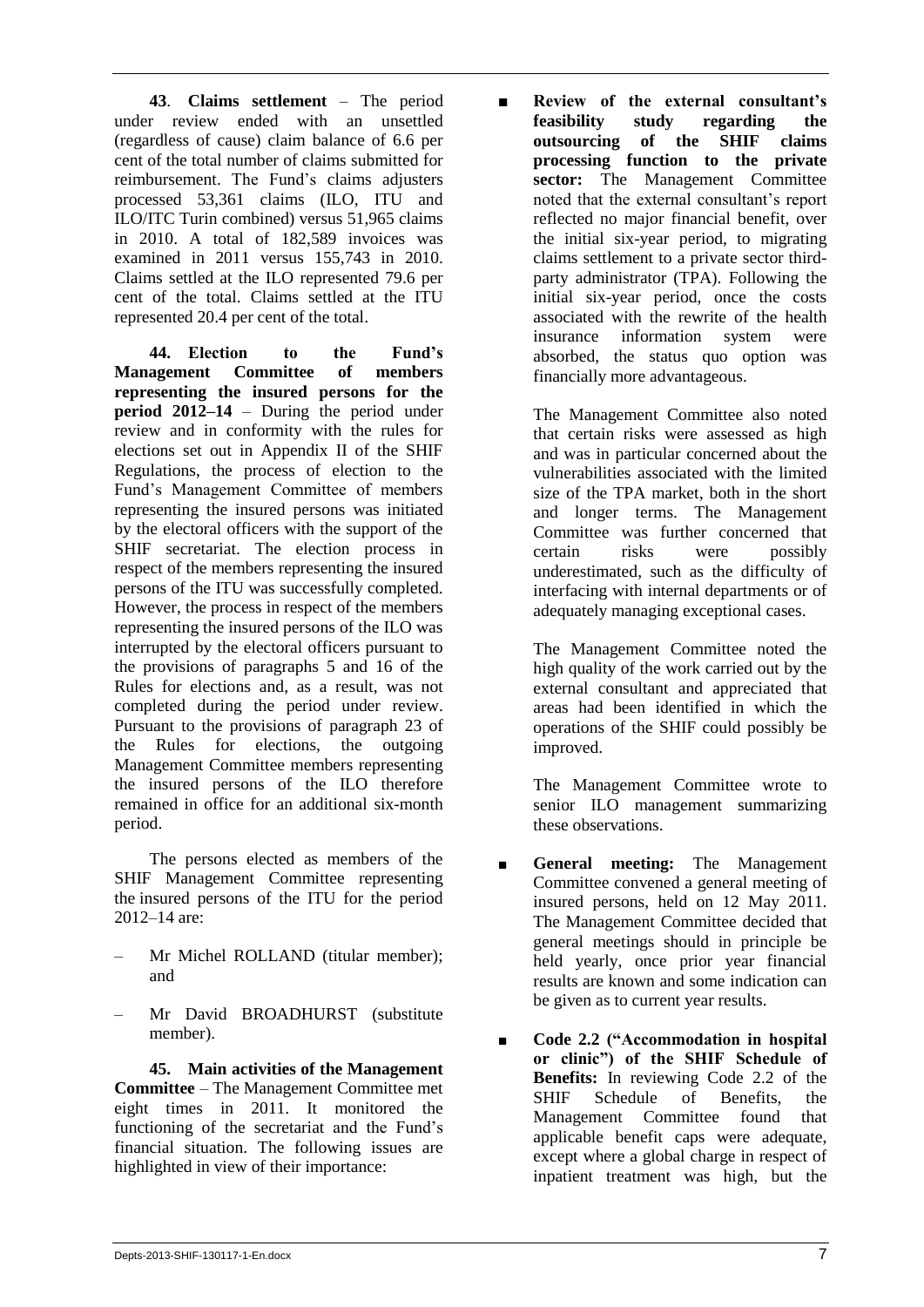period of confinement relatively short. The Management Committee decided on amendments to the Administrative Rules aimed at ensuring a fair balance between reimbursements in respect of accommodation and the reimbursement of other costs associated with the inpatient treatment.

- **Settlement of claims from Chile:** The Management Committee noted the increasing frequency of exclusively electronic invoicing in Chile, with the associated risk of invoices being printed several times and submitted for reimbursement to more than one insurer. The Management Committee further noted that the Chilean system manages this risk by maintaining a shared database – not accessible to the SHIF – in which multiple submissions are detected. In these particular circumstances, the Management Committee decided to waive the normal requirement that only single issue original bills can be submitted for reimbursement and to introduce country-specific control measures instead.
- **■ Codes 2.5 and 2.6 ("Long-term nursing services") of the SHIF Schedule of Benefits:** Following in-depth debate surrounding the funding by the SHIF of custodial services associated with longterm care, the Management Committee found that, although Code 2.5 and

Tilmann Geckeler Chairperson

Code 2.6 benefits could be re-examined to ensure their adequacy in covering the funding of long-term nursing services, the scope of Codes 2.5 and 2.6 should not be extended to incorporate custodial services.

In addition, the Management Committee decided that it did not fall within the remit of the SHIF to make available an external long-term care insurance scheme covering custodial care. However, it was also decided that, upon the organizations' request, the Executive Secretary should provide the ILO and ITU technical support with respect to the selection of an external scheme.

# **46. Activities of the Standing Subcommittee**

- **Special cases:** Special cases correspond to situations which require interpretation of the Regulations and Administrative Rules, or which call for exceptions thereto, in accordance with articles 1.7 or 2.2(3) of the SHIF Regulations. They are examined by the Standing Subcommittee, which reports to the Management Committee. The Standing Subcommittee met once in 2011 and examined 12 special cases.
- **Fraud:** One fraudulent insurance claim was examined during the period under review.

Clifford Kunstler Executive Secretary

Geneva, 27 November 2012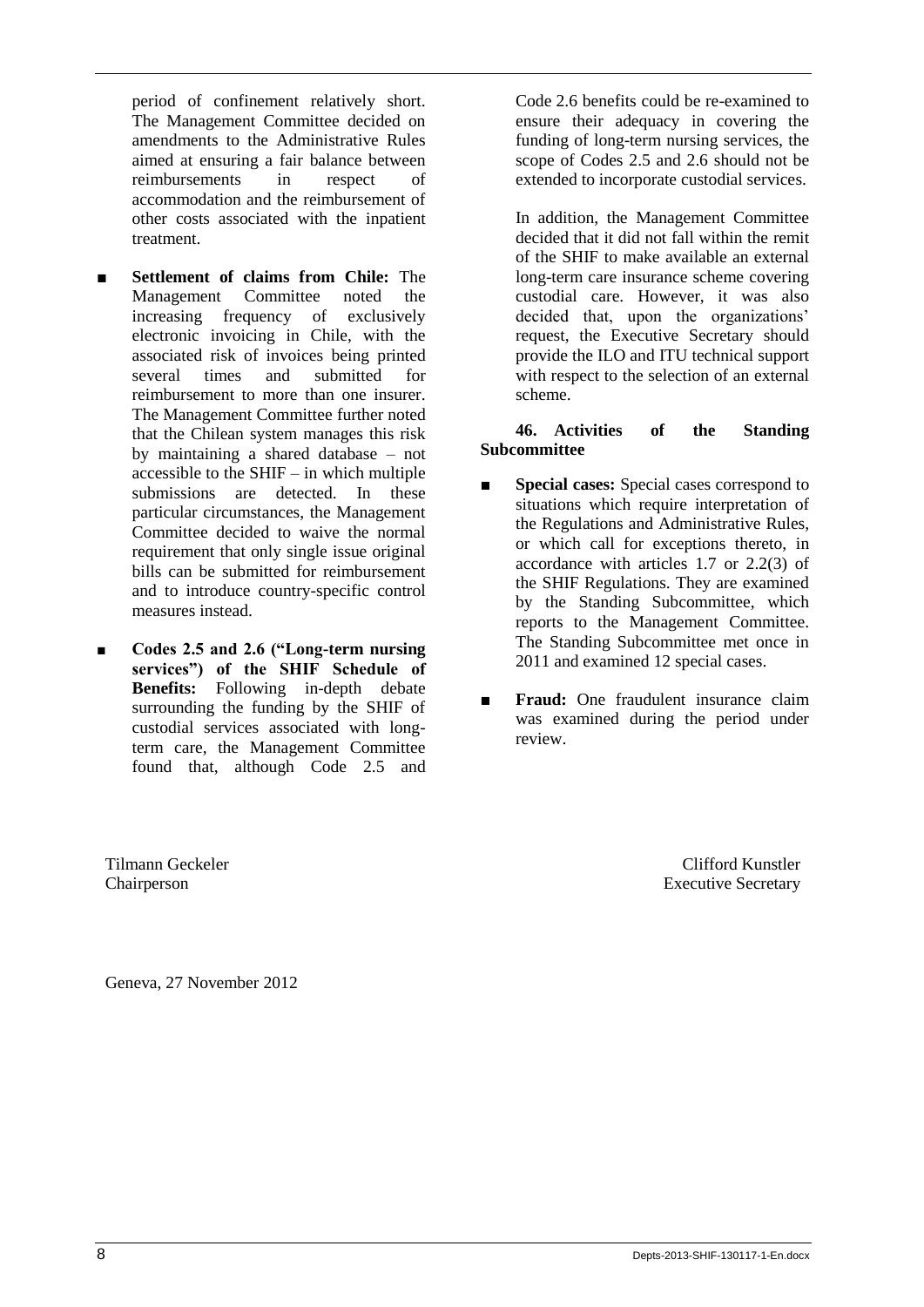#### **Annex I**

#### **ILO—ITU Staff Health Insurance Fund Assets and Liabilities Statement as at 31 December 2011**

### **(in US dollars)**

| <b>ASSETS</b>                  |                                                                         | <b>ILO</b>              | <b>ITU</b>             | <b>Total 2011</b>       | <b>Total 2010</b>     |
|--------------------------------|-------------------------------------------------------------------------|-------------------------|------------------------|-------------------------|-----------------------|
| 1. Cash                        | Term deposits                                                           |                         |                        |                         |                       |
| 2. Debtors                     | Advances and other accounts receivable<br>Other debtors                 | 465 149<br>13 883 575   | 2 4 7 4<br>233 521     | 467 623<br>14 117 096   | 245 929<br>10 793 239 |
|                                | 3. Investments Held with Aberdeen Asset Management<br>Derivative assets | 46 039 909<br>(556 811) | 11 381 214<br>(86 306) | 57 421 123<br>(643 117) | 52 063 980<br>2932686 |
| 4. Other                       | Accrued investment income                                               | 344 508                 | 100 688                | 445 196                 | 492 019               |
|                                | <b>TOTAL</b>                                                            | 60 176 330              | 11 631 591             | 71 807 921              | 66 527 853            |
| <b>LIABILITIES</b>             |                                                                         |                         |                        |                         |                       |
| 1. Creditors                   | Prepaid contributions<br>Other creditors                                | 585 848<br>33 032       | 6481                   | 585 848<br>39 513       | 550 714<br>40 441     |
|                                | 2. Accrued liability for unsettled claims                               | 11 573 000              | 4 727 000              | 16 300 000              | 16 300 000            |
|                                | <b>TOTAL</b>                                                            | 12 191 880              | 4733481                | 16 925 361              | 16 891 155            |
|                                | <b>EXCESS OF ASSETS OVER LIABILITIES</b>                                | 47 984 450              | 6898110                | 54 882 560              | 49 636 698            |
| <b>SHIF Guarantee Fund</b>     |                                                                         |                         |                        |                         |                       |
|                                | Balance brought forward from previous year                              | 40 438 066              | 6 265 946              | 46 704 012              | 41 419 267            |
|                                | Total surplus/(deficit) for the year                                    | 8 103 195               | 718 470                | 8 8 21 6 6 5            | 5 284 745             |
| <b>Guarantee Fund Balance</b>  |                                                                         | 48 541 261              | 6 984 416              | 55 525 677              | 46 704 012            |
| <b>Reserve for Derivatives</b> |                                                                         |                         |                        |                         |                       |
|                                | Balance brought forward from previous year                              | 2 451 432               | 481 254                | 2 932 686               | 1 076 140             |
|                                | Adjustment for derivative assets for the year                           | (3008243)               | (567 560)              | (3575803)               | 1856 546              |
|                                | <b>Reserve for Derivatives Balance</b>                                  | (556 811)               | (86 306)               | (643 117)               | 2 932 686             |
|                                | <b>RESERVE AND FUND BALANCE at 31 December</b>                          | 47 984 450              | 6 898 110              | 54 882 560              | 49 636 698            |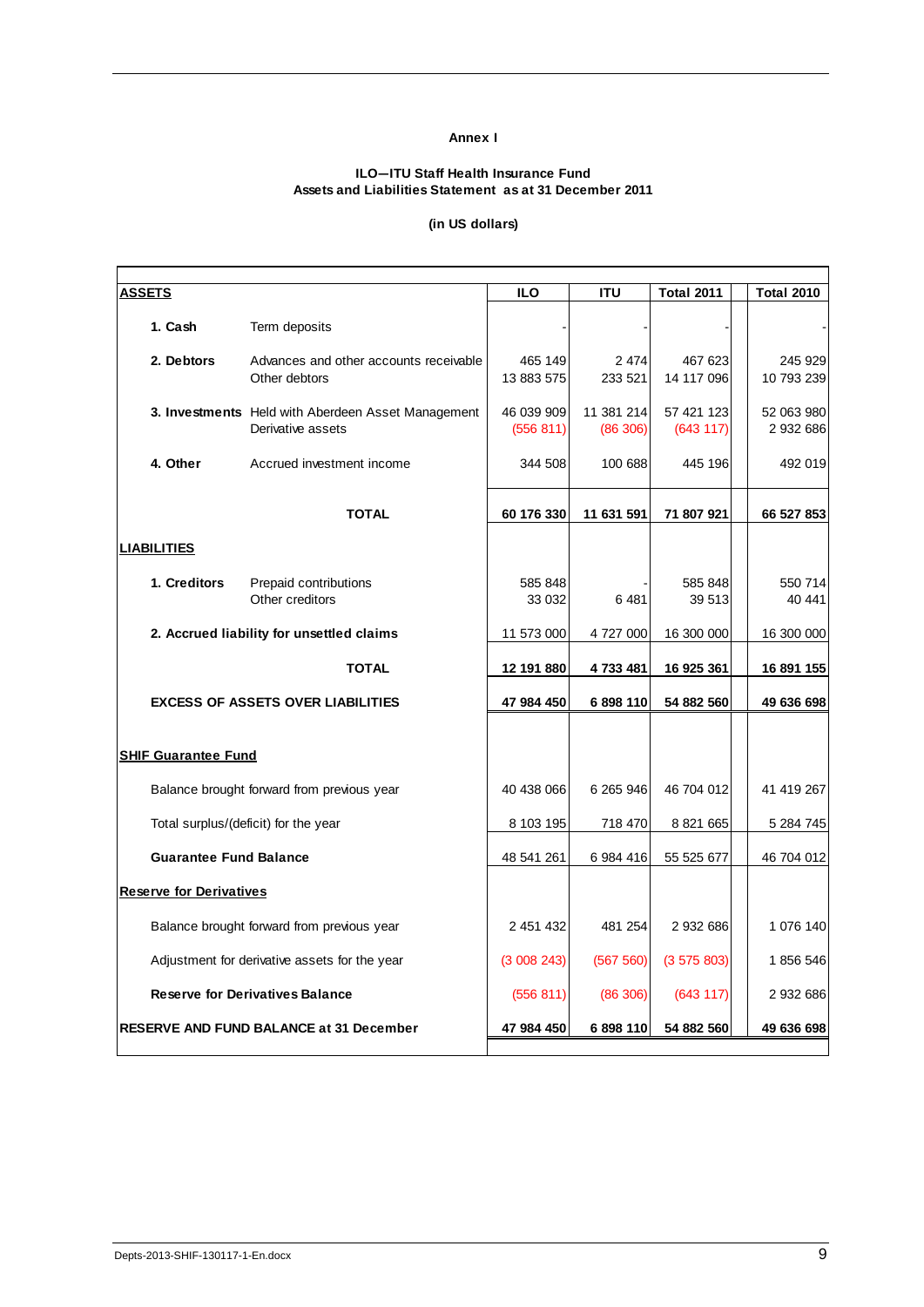#### **Annex II**

#### **ILO—ITU Staff Health Insurance Fund Income and Expenditure Statement for the year ended 31 December 2011**

### **(in US dollars)**

| <b>OPERATING TRANSACTIONS</b>           |                                                     | <b>ILO</b> | <b>ITU</b>    | <b>Total 2011</b> | <b>Total 2010</b> |
|-----------------------------------------|-----------------------------------------------------|------------|---------------|-------------------|-------------------|
|                                         |                                                     |            |               |                   |                   |
| 1. Contributions                        | Active staff including experts                      | 12 448 159 | 4 4 3 4 7 5 3 | 16 882 912        | 14 865 190        |
| received                                | Active staff - Organizations                        | 12 410 416 | 4 342 584     | 16 753 000        | 14 750 987        |
|                                         | Retired/survivors                                   | 6 417 477  | 2 440 073     | 8 8 5 7 5 5 0     | 7 854 725         |
|                                         | Retired/survivors - Organizations                   | 12 836 100 | 4 878 922     | 17 715 022        | 15 705 759        |
|                                         | Voluntary                                           | 2 005 777  | 870 832       | 2 876 609         | 2 720 583         |
|                                         |                                                     |            |               |                   |                   |
|                                         | <b>TOTAL CONTRIBUTIONS</b>                          | 46 117 929 | 16 967 164    | 63 085 093        | 55 897 244        |
|                                         |                                                     |            |               |                   |                   |
| 2. Benefits paid                        | Active staff including experts                      | 13 477 550 | 6 143 900     | 19 621 450        | 16 505 137        |
|                                         | Retired/survivors                                   | 27 288 364 | 10 052 057    | 37 340 421        | 32 583 586        |
|                                         | Voluntarv                                           | 1 642 466  | 801 210       | 2 443 676         | 2 424 434         |
|                                         | Less: Recoveries from third parties                 |            |               |                   |                   |
|                                         | <b>TOTAL BENEFITS</b>                               | 42 408 380 | 16 997 167    | 59 405 547        | 51 513 157        |
|                                         |                                                     |            |               |                   |                   |
|                                         | 3. Net surplus/(deficit) in contributions income    |            |               |                   |                   |
| over benefits paid                      |                                                     | 3709549    | (30003)       | 3 679 546         | 4 384 087         |
|                                         | 4. Increase/(decrease) in accrued liability for     |            |               |                   |                   |
| unsettled claims                        |                                                     |            |               |                   | 3 100 000         |
|                                         |                                                     |            |               |                   |                   |
| 5. Exchange gains/(losses)              |                                                     | (17053)    | 17682         | 629               | 3 500             |
|                                         |                                                     |            |               |                   |                   |
| 6. Sundry expenses                      |                                                     | 924        |               | 924               | 1 2 6 0           |
| 7. Net operating surplus/(deficit)      |                                                     | 3 691 572  | (12321)       | 3 679 251         | 1 286 327         |
|                                         |                                                     |            |               |                   |                   |
|                                         |                                                     |            |               |                   |                   |
| <b>INVESTMENT TRANSACTIONS</b>          |                                                     |            |               |                   |                   |
| 8. Interest & other income received     |                                                     | 1 341 257  | 210 165       | 1 551 422         | 1 480 635         |
|                                         | 9. Capital gains/(losses) on investment sold        |            |               |                   | 377 176           |
|                                         |                                                     | (117918)   | (18 277)      | (136 195)         |                   |
|                                         | 10. Unrealized gains/(losses) on investment         | 776 952    | 120 428       | 897 380           | (351 473)         |
|                                         | Sub-total                                           | 2 000 291  | 312 316       | 2 312 607         | 1 506 338         |
|                                         |                                                     |            |               |                   |                   |
| 11. Gains/(losses) on currency trading: |                                                     |            |               |                   |                   |
|                                         | On purchase and sales                               | 2 073 043  | 320 141       | 2 393 184         | 2 669 168         |
|                                         | Sub-total                                           | 2 073 043  | 320 141       | 2 393 184         | 2 669 168         |
|                                         | <b>Total investment income</b>                      | 4 073 334  | 632 457       | 4705791           | 4 175 506         |
|                                         |                                                     |            |               |                   |                   |
| 12. Expenditure:                        |                                                     |            |               |                   |                   |
|                                         | Investment management fees                          | 146 321    | 24 098        | 170 419           | 136 787           |
|                                         | <b>Total investment expenditure</b>                 | 146 321    | 24 098        | 170 419           | 136 787           |
|                                         |                                                     |            |               |                   |                   |
| 13. Net income/(loss) on investments    |                                                     | 3 927 013  | 608 359       | 4 535 372         | 4 038 719         |
|                                         |                                                     |            |               |                   |                   |
| 14. Net surplus/(deficit)               |                                                     | 7 618 585  | 596 038       | 8 214 623         | 5 325 046         |
|                                         |                                                     |            |               |                   |                   |
|                                         | 15. Revaluation gain/(loss) on assets & liabilities | 484 610    | 122 432       | 607 042           | (40301)           |
|                                         |                                                     |            |               |                   |                   |
|                                         |                                                     |            |               |                   |                   |
|                                         | NET RESULT FOR THE YEAR                             | 8 103 195  | 718 470       | 8 8 21 6 6 5      | 5 284 745         |
|                                         |                                                     |            |               |                   |                   |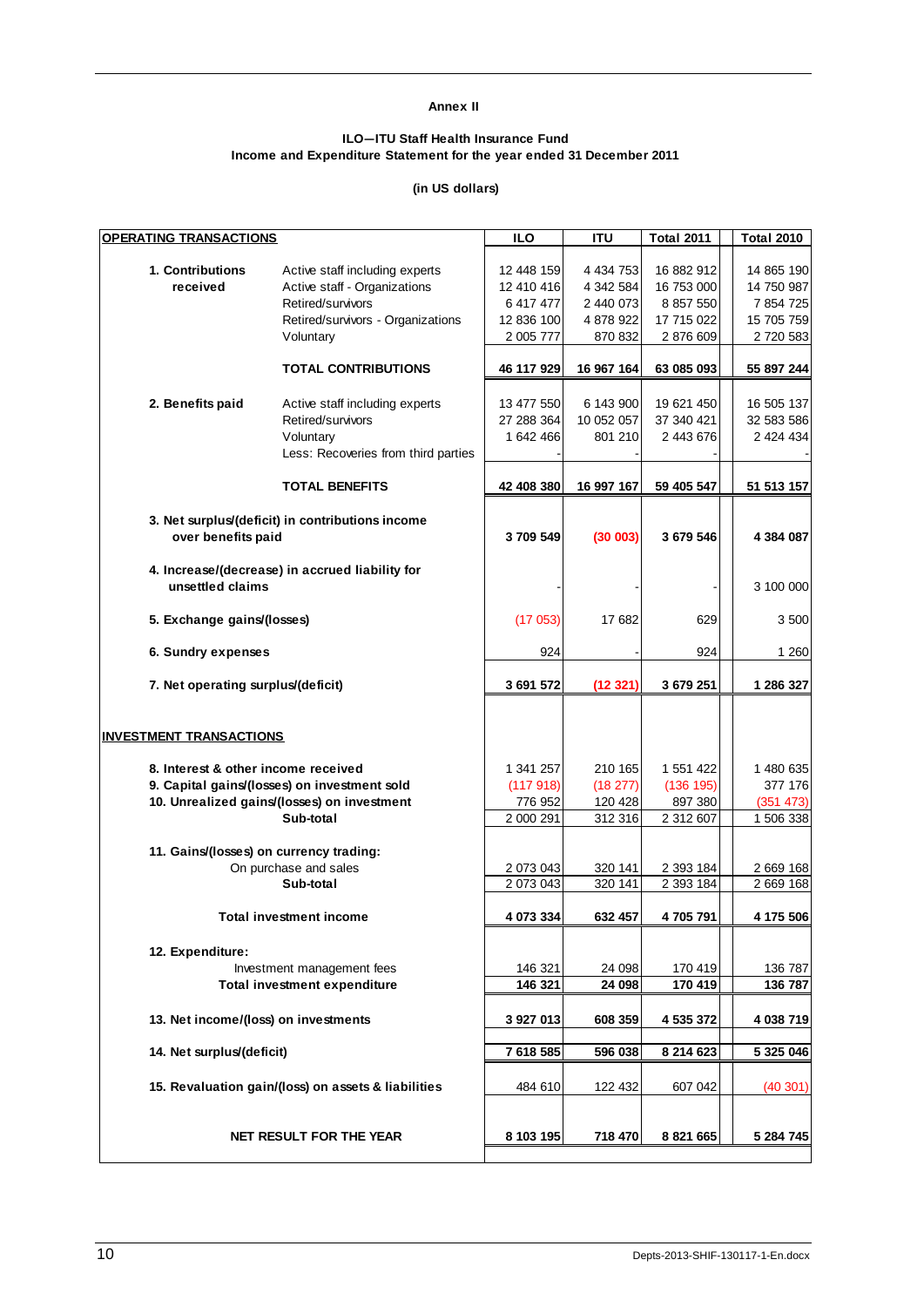# **Annex III**

# **Guarantee Fund 2002—11** (in US dollars)

| <b>Accounts year</b>                               | 2002       | 2003       | 2004       | 2005       | 2006                  | 2007       | 2008       | 2009                  | 2010                             | 2011                             |
|----------------------------------------------------|------------|------------|------------|------------|-----------------------|------------|------------|-----------------------|----------------------------------|----------------------------------|
| Guarantee Fund                                     | 37 824 157 | 36 157 195 | 39 148 470 |            | 28 096 763 29 539 253 | 27'961'919 | 32 721 349 |                       | 41 419 267 46 704 012 55 525 681 |                                  |
| Benefit expenditure                                | 24 084 102 | 31 040 332 | 35 907 731 |            | 36 260 292 40 111 730 | 42 560 551 | 45 885 414 | 46 919 078 51 513 157 |                                  | 59 405 545                       |
| Minimum level                                      | 11 161 769 | 12 823 504 | 15 172 027 | 17 201 393 | 18 713 292            | 19 822 095 | 21 426 283 | 22 560 841            | 24 052 942 26 306 297            |                                  |
| Maximum level                                      | 33 485 308 | 38 470 522 | 45 516 082 |            | 51 604 178 56 139 876 | 59 466 286 | 64 278 848 |                       |                                  | 67 682 523 72 158 825 78 918 890 |
| Ratio: actual level/maximum level                  | 1.13       | 0.93       | 0.86       | 0.54       | 0.53                  | 0.47       | 0.51       | 0.61                  | 0.65                             | 0.70                             |
| Swiss franc to US dollar exchange rate at year-end | 1.49       | 1.30       | 1.14       | l.31       | 1.21                  | 1.12       | 1.19       | 00. ا                 | 0.97                             | 0.92                             |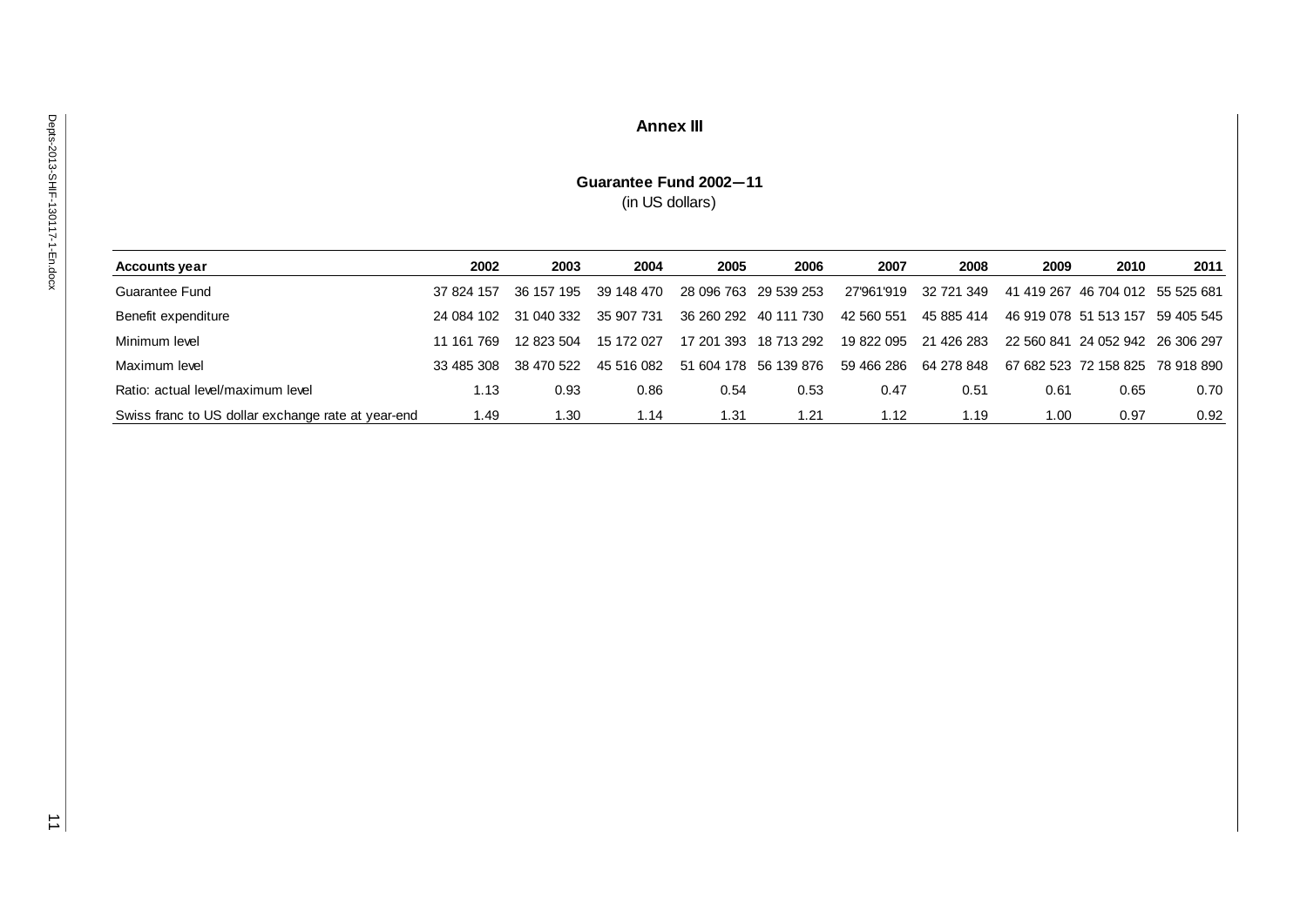# **Annex IV**

# **Voluntarily covered dependants (VCD): Summary of annual and cumulative results 2002—11**

| Year | <b>Number</b><br>of dependants<br>covered | <b>Contributions</b><br>received<br>(US dollars) | <b>Benefits</b><br>paid<br>(US dollars) | Operational<br>balance | <b>Cumulative</b><br>result | <b>Benefit paid</b><br>per US dollar<br>contributed |
|------|-------------------------------------------|--------------------------------------------------|-----------------------------------------|------------------------|-----------------------------|-----------------------------------------------------|
| 2002 | 706                                       | 1 315 628                                        | 1 391 197                               | $-75569$               | $-75.569$                   | 1.05                                                |
| 2003 | 736                                       | 1 415 079                                        | 1 702 492                               | $-287413$              | $-362982$                   | 1.20                                                |
| 2004 | 740                                       | 1 704 414                                        | 1856 579                                | $-152$ 165             | $-515$ 147                  | 1.08                                                |
| 2005 | 704                                       | 2 034 409                                        | 2 000 673                               | 33 736                 | $-481411$                   | 0.98                                                |
| 2006 | 666                                       | 2 061 438                                        | 2 0 3 4 4 2 8                           | 26 010                 | $-455401$                   | 0.99                                                |
| 2007 | 660                                       | 2 072 721                                        | 2 143 277                               | $-70.556$              | $-525957$                   | 1.03                                                |
| 2008 | 654                                       | 2 195 825                                        | 2 510 305                               | $-314.480$             | $-840437$                   | 1.14                                                |
| 2009 | 647                                       | 2 439 505                                        | 2 244 602                               | 194 903                | $-645534$                   | 0.92                                                |
| 2010 | 672                                       | 2 720 583                                        | 2 424 434                               | 296 149                | $-349.385$                  | 0.89                                                |
| 2011 | 739                                       | 2 861 830                                        | 2 443 675                               | 418 155                | 68 770                      | 0.85                                                |
|      | <b>TOTAL</b>                              | 20 821 432                                       | 20 752 662                              |                        |                             |                                                     |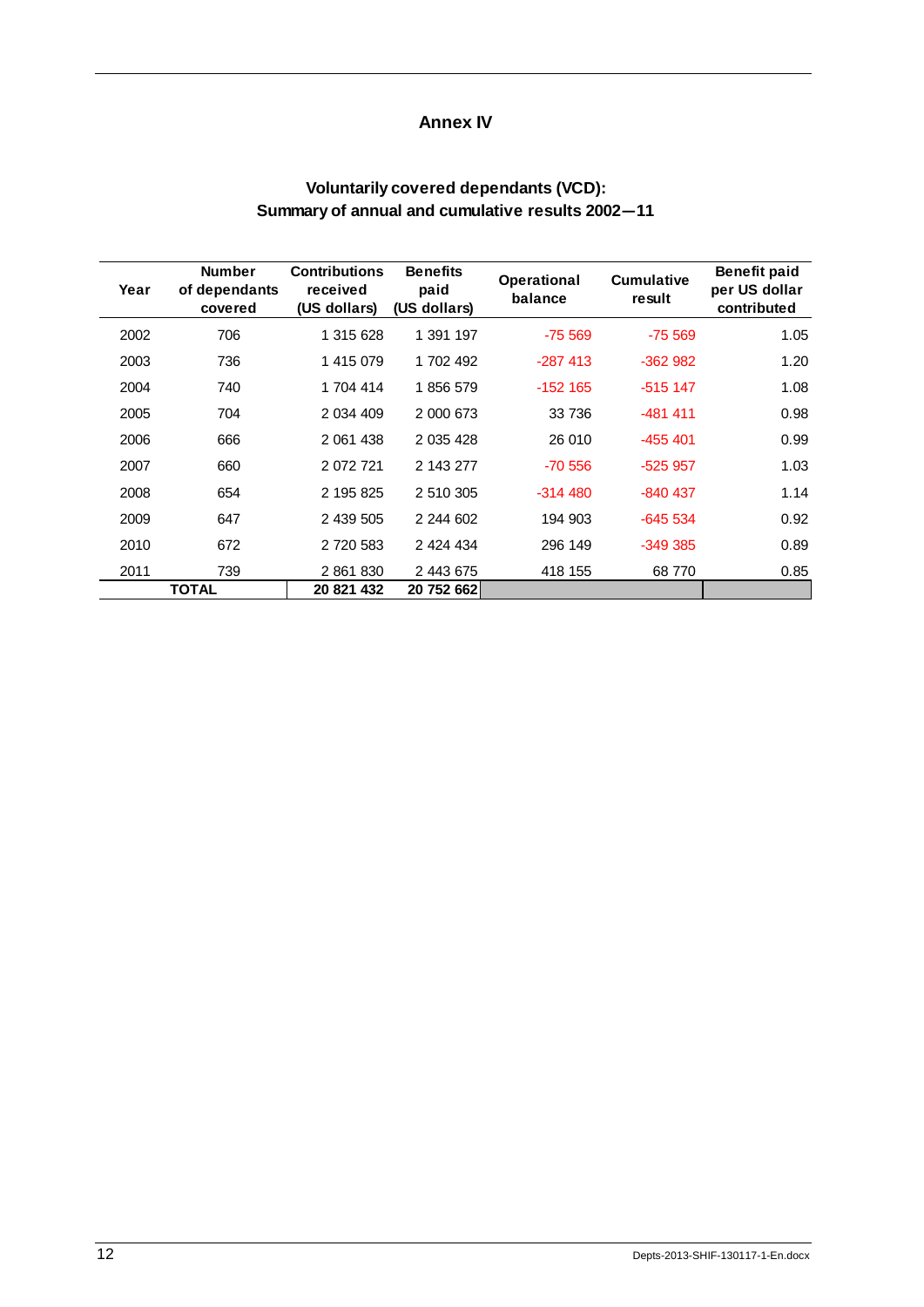#### **Annex V**

#### **Membership of the Fund 2002–11** (voluntarily covered dependants excluded)

| Category                                    |      |      |      |      | <b>Paying members</b> |      |      |                               |      |      |      |           |      |      |                          | <b>Dependants</b> |      |      |           | <b>Total insured persons</b> |                                                      |      |      |      |      |      |      |                                    |             |           |
|---------------------------------------------|------|------|------|------|-----------------------|------|------|-------------------------------|------|------|------|-----------|------|------|--------------------------|-------------------|------|------|-----------|------------------------------|------------------------------------------------------|------|------|------|------|------|------|------------------------------------|-------------|-----------|
| Year's average                              | 2002 | 2003 | 2004 | 2005 | 2006                  | 2007 | 2008 | 2009                          | 2010 | 2011 | 2002 | 2003      | 2004 | 2005 | 2006                     | 2007              | 2008 | 2009 | 2010      | 201'                         | 2002                                                 | 2003 | 2004 | 2005 | 2006 | 2007 | 2008 | 2009                               | 2010        | 2011      |
| ILO                                         |      |      |      |      |                       |      |      |                               |      |      |      |           |      |      |                          |                   |      |      |           |                              |                                                      |      |      |      |      |      |      |                                    |             |           |
| Headquarters and<br>Field project personnel | 1887 | 1959 | 2047 | 1882 | 1828                  | 1827 | 1877 | 1857                          | 1821 | 1826 | 2316 | 2378      | 2531 | 2344 | 2289                     | 2285              | 2363 | 2368 | 2314 2317 |                              | 4203                                                 | 4337 | 4578 | 4226 | 4117 | 4112 | 4240 | 4225                               | 4135        | 4143      |
| <b>External offices</b>                     | 669  | 733  | 804  | 957  | 1027                  | 1143 | 1128 | 1159                          | 1258 | 1286 | 1221 | 1217      | 1305 | 1595 | 1635                     | 1833              | 1964 | 1955 | 2108      | 2070                         | 1890                                                 | 1950 | 2109 | 2552 | 2662 | 2976 | 3092 | 3114                               | 3366        | 3356      |
| Former officials and<br>survivors           | 1793 | 1835 | 1886 | 1963 | 2025                  | 2060 | 2143 | 2180                          | 2232 | 2255 | 999  | 994       | 993  | 989  | 1031                     | 1048              | 1083 | 1098 | 1096      | 1100                         | 2792                                                 | 2829 | 2879 | 2952 | 3056 | 3108 | 3226 | 3278                               | 3328        | 3355      |
| <b>TOTAL</b>                                | 4349 | 4527 | 4737 | 4802 |                       |      |      | 4880 5030 5148 5196 5311 5367 |      |      |      | 4536 4589 | 4829 | 4928 | 4955                     | 5166              | 5410 | 5421 | 5518 5487 |                              | 8885                                                 | 9116 | 9566 | 9730 |      |      |      | 9835 10196 10558 10617 10829 10854 |             |           |
| <b>ITU</b>                                  |      |      |      |      |                       |      |      |                               |      |      |      |           |      |      |                          |                   |      |      |           |                              |                                                      |      |      |      |      |      |      |                                    |             |           |
| Headquarters and<br>Field project personnel | 966  | 897  | 827  | 842  | 811                   | 799  | 796  | 800                           | 799  | 796  | 1157 | 1092      | 1005 | 1027 | 1000                     | 994               | 1030 | 1046 | 1048      | 1049                         | 2123                                                 | 1989 | 1832 | 1869 | 1811 | 1793 | 1826 | 1846                               | 1847        | 1845      |
| <b>External offices</b>                     | 24   | 19   | 20   | 18   | 25                    | 27   | 29   | 28                            | 27   | 33   | 29   | 26        | 24   | 25   | 41                       | 43                | 45   | 38   | 37        | 52                           | 53                                                   | 45   | 44   | 43   | 66   | 70   | 74   | 66                                 | 64          | 85        |
| Former officials and<br>survivors           | 601  | 613  | 654  | 689  | 714                   | 736  | 749  | 787                           | 802  | 827  | 336  | 322       | 346  | 350  | 356                      | 357               | 347  | 353  | 357       | 370                          | 937                                                  | 935  | 1000 | 1039 | 1070 | 1093 | 1096 | 1140                               | 1159        | 1197      |
| <b>TOTAL</b>                                | 1591 | 1529 | 1501 | 1549 | 1550 1562 1574        |      |      | 1615 1628 1656                |      |      |      |           |      |      | 1522 1440 1375 1402 1397 | 1394 1422 1437    |      |      | 1442      | 147'                         | 3113                                                 | 2969 | 2876 | 2951 | 2947 | 2956 | 2996 | 3052                               |             | 3070 3127 |
| <b>ILO/ITU</b>                              |      |      |      |      |                       |      |      |                               |      |      |      |           |      |      |                          |                   |      |      |           |                              |                                                      |      |      |      |      |      |      |                                    |             |           |
| Headquarters and<br>Field project personnel | 2853 | 2856 | 2874 | 2724 | 2639                  | 2626 | 2673 | 2657                          | 2620 | 2622 | 3473 | 3470      | 3536 | 3371 | 3289                     | 3279              | 3393 | 3414 | 3362      | 3366                         | 6326                                                 | 6326 | 6410 | 6095 | 5928 | 5905 | 6066 | 6071                               | 5982        | 5988      |
| <b>External offices</b>                     | 693  | 752  | 824  | 975  | 1052                  | 1170 | 1157 | 1187                          | 1285 | 1319 | 1250 | 1243      | 1329 | 1620 | 1676                     | 1876              | 2009 | 1993 | 2145 2122 |                              | 1943                                                 | 1995 | 2153 | 2595 | 2728 | 3046 | 3166 | 3180                               | 3430        | -3441     |
| Former officials and<br>survivors           | 2394 | 2448 | 2540 | 2652 | 2739 2796             |      | 2892 | 2967                          | 3034 | 3082 | 1335 | 1316      | 1339 | 1339 | 1387                     | 1405              | 1430 | 1451 | 1453      | 1470                         | 3729                                                 | 3764 | 3879 | 3991 | 4126 | 4201 | 4322 | 4418                               | 4487        | 4552      |
| <b>TOTAL</b>                                | 5940 | 6056 | 6238 | 6351 | 6430                  | 6592 | 6722 | 6811                          | 6939 | 7023 | 6058 | 6029      | 6204 | 6330 | 6352                     | 6560              | 6832 | 6858 | 6960      |                              | 6958 11998 12085 12442 12681 12782 13152 13554 13669 |      |      |      |      |      |      |                                    | 13899 13981 |           |